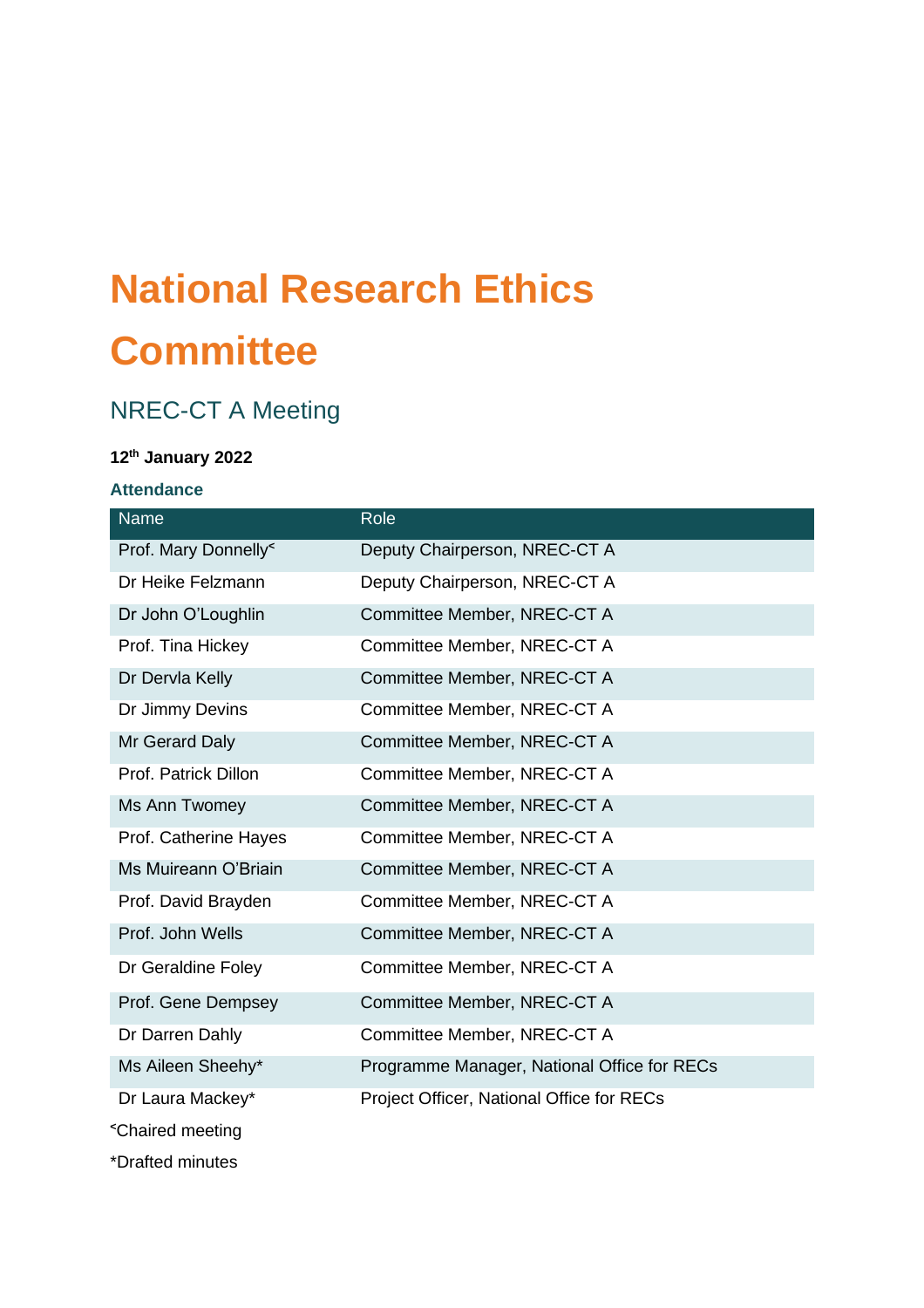**Apologies:** Prof. Alistair Nichol

**Quorum for decisions:** Yes

#### **Agenda**

- Welcome & Apologies
- 21-NREC-CT-170
- 21-NREC-CT-171
- 21-NREC-CT-172
- 21-NREC-CT-173
- 21-NREC-CT-174
- AOB
- The Chair welcomed the NREC-CT A.
	- The minutes from the previous NREC-CT A meeting on  $17<sup>th</sup>$  November 2021 were approved.
	- The NREC Business Report was discussed and noted.

#### **Applications**

#### **21-NREC-CT-170**

- Principal Investigator: Dr Desmond Michael Murphy
- Study title: A 52-week, randomised, double-blind, double-dummy, parallel group, multicentre, non-inferiority study assessing exacerbation rate, additional measures of asthma control and safety in adult and adolescent severe asthmatic participants with an eosinophilic phenotype treated with GSK3511294 compared with mepolizumab or benralizumab

Lead institution: Cork University Hospital

- NREC-CT comments:
- The NREC-CT A noted that this application represents a 52-week, randomised, doubleblind, double-dummy, parallel group, multi-centre, non-inferiority study assessing exacerbation rate, additional measures of asthma control and safety in adult and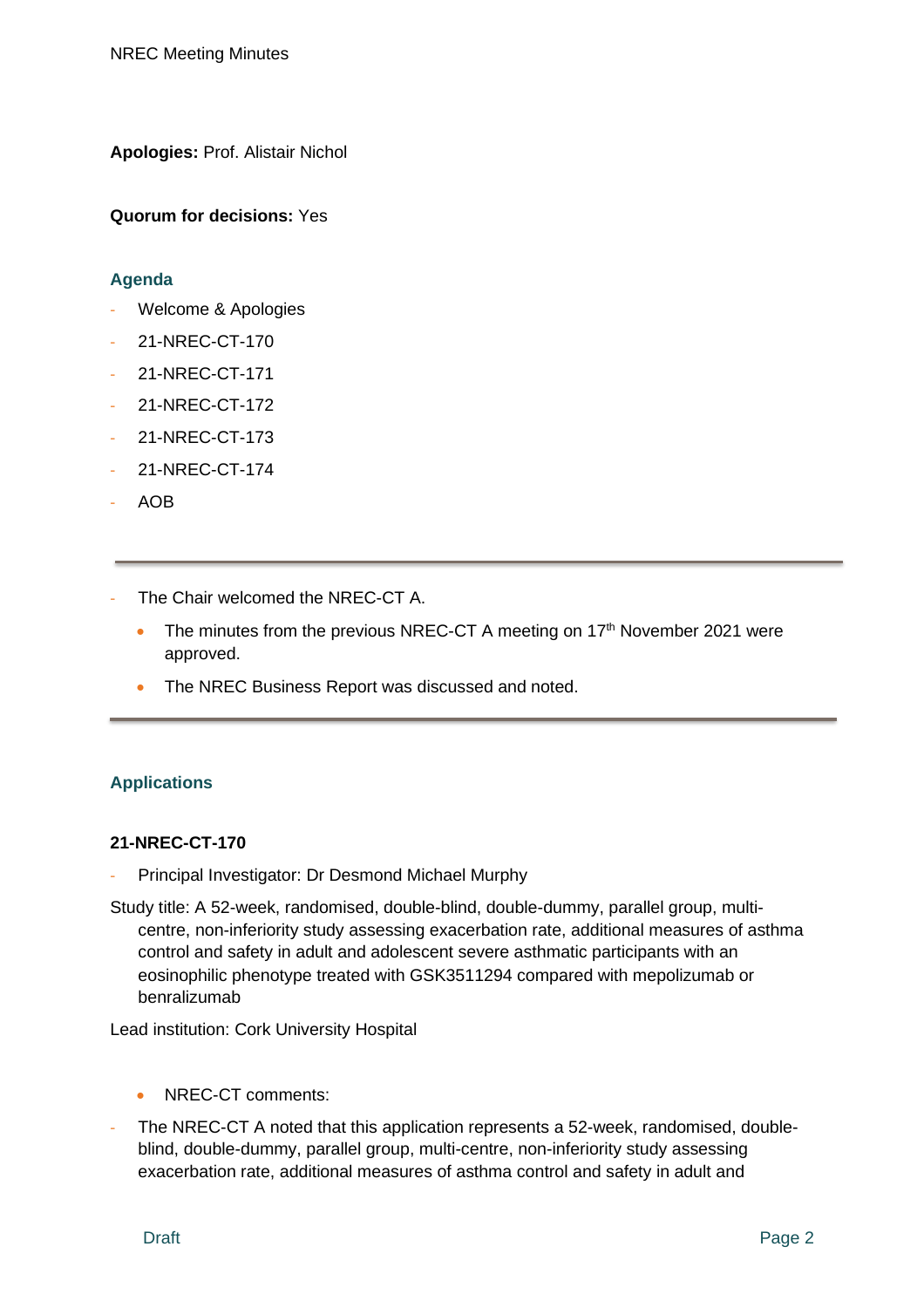adolescent severe asthmatic participants with an eosinophilic phenotype treated with GSK3511294 compared with mepolizumab or benralizumab.

- The NREC-CT A commented that this application was impressive overall.
- While the NREC-CT A noted that while the application was clearly presented, additional information was required to inform its deliberations before a final ethics position could be returned.
	- NREC-CT Decision:
- Request for Further Information
	- Further Information Requested:
- The NREC-CT A queried whether the number of 'in person' visits could be reduced in favour of remote or virtual visits outside of the provisions specified for COVID-related planning.
- The NREC-CT A requested a copy of the Data Monitoring Committee Charter.
- The NREC-CT A noted that 245ml of blood will be extracted from participants and requested further information on the volume of blood obtained from participants, in particular minors, at individual study visits.
- The NREC-CT A requested further information whether the OLE study is limited to those on the study drug or whether it will also be open to those on the placebo arm.
- The NREC-CT A noted that an assent form is available for the main PIL / ICF but requested that an assent form is also made available for the separate genetic and biomarker consent forms, and future biomedical research consent form.
- The NREC-CT A requested that all documents are thoroughly proof-read to correct a number of typos and inconsistencies across the participant materials.
- The NREC-CT A requested further information on the supports available for participants in the event they become distressed in completing the quality of life questionnaires. This information and potential risks should also be captured in the participant materials.
- The NREC-CT A requested that further information on expenses is captured in the PIL such as information on how payment will be made and whether the retention of receipts will be required.
- The NREC-CT A requested that the PIL is furnished with further information on the expected time requirements for participants for each of the study visits.
- Under Irish legislation, the age of consent for participation in a clinical trial is 16 years while consent for the processing of personal data for health research purposes is 18. The NREC-CT A noted some discrepancies in the documentation around the age of consent and suggested that consent for participation and consent for data processing are separated in the participant materials to reflect this.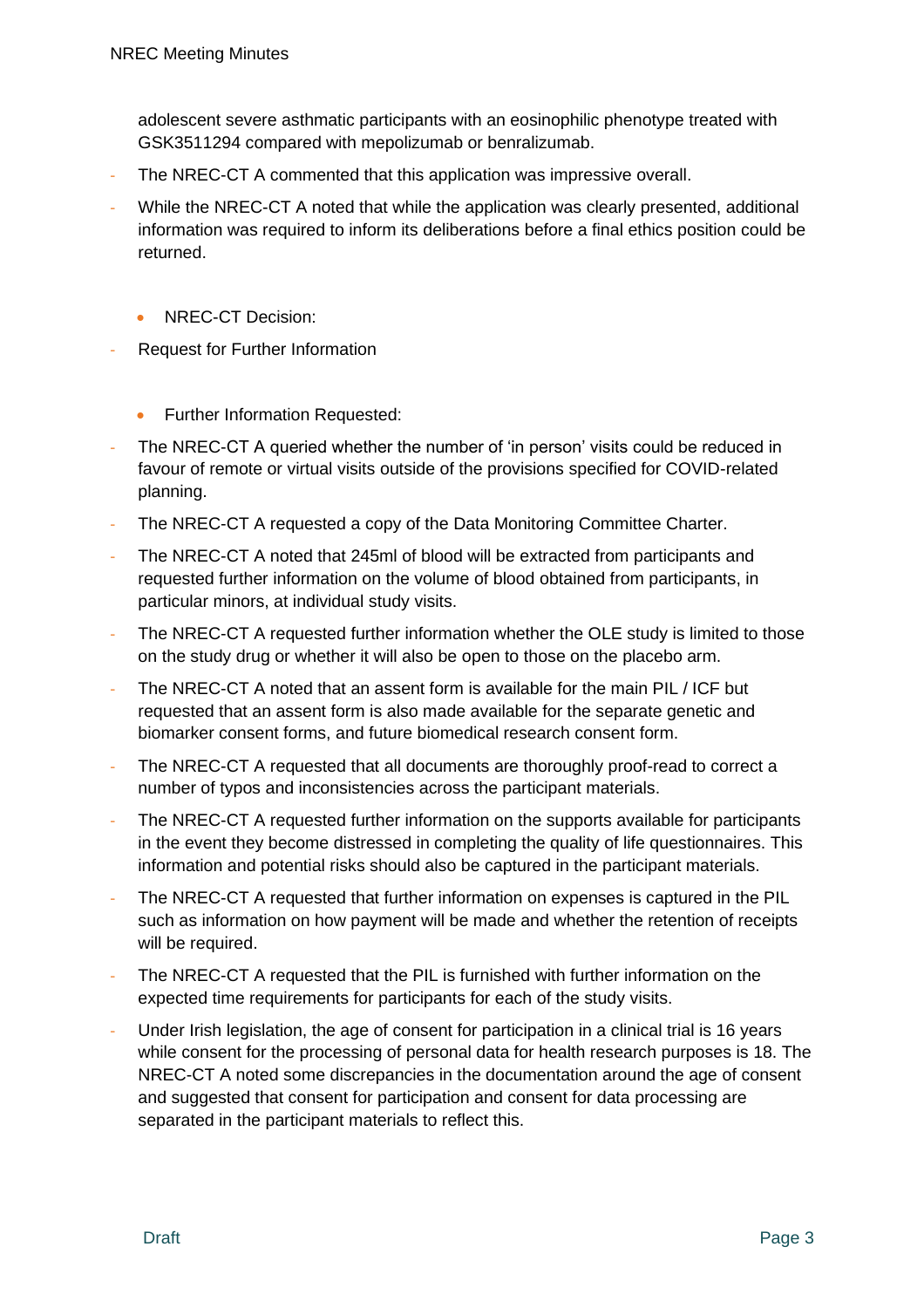- The NREC-CT A noted that the term anonymisation is used where it should be pseudonymisation in some of the materials and requested that this inaccuracy is corrected.
- The NREC-CT A requested further information on whether out-of-pocket expenses will be covered as part of participation in the study.
- In the PIL, the NREC-CT A requested that the information on what to do if you experience side-effects should be separated from 'What side effects can you expect'.
- The NREC-CT A noted that the main PIL states that study staff may ask for names and contact information of some of your friends, which the Committee considered inappropriate and requested that it is removed from the PIL.
- The NREC-CT A noted that the PIL states on Page 6 '...the study doctor may tell your regular doctor…'. The Committee suggested that this should be amended to '…will tell your regular doctor…'.
- The NREC-CT A noted the possibility that an external recruitment campaign may be undertaken if an adequate number of participants cannot be identified across the trial sites. If this scenario were to arise, the NREC-CT A would require the submission of a substantial amendment with the relevant recruitment materials and information.
- The NREC-CT A noted that the text across the site suitability forms have been copied verbatim and requested confirmation that all the information provided across the different sites is accurate.
- The NREC-CT A requested CVs from the site Principal Investigators.
- The NREC-CT A noted the consent process for the future use of biological samples and data is not in line with national regulations on 'explicit consent' (the Health Research Regulations 2018) and requested that the applicant provides the participant with specific choices as to how their samples and data will be used for future purposes, such as limiting future use to a specific disease area.
- Further to the above, NREC-CT A requested confirmation that any future research project using samples or data from participants involved in this study will undergo full ethics review. This should also be captured in the participant materials.
- The NREC-CT A requested that consent for future biomedical research is separated out from the main consent form.
- The NREC-CT A requested specific reference to GDPR in the participant materials.
- The NREC-CT A requested confirmation that data transferred outside of the EEA will be stored and processed in line with GDPR. This should also be captured in the participant materials.
- The NREC-CT A requested that a precise retention period is added for personal data in the PIL to ensure that the participant is adequately informed.
- The NREC-CT A requested that the PIL updated to include precise information on what happens to the participant data in the event of study withdrawal.
- The NREC-CT A noted that the PIL states that coded data will be shared with 'other companies, organisation as or universities to carry out research separate from GSK'. The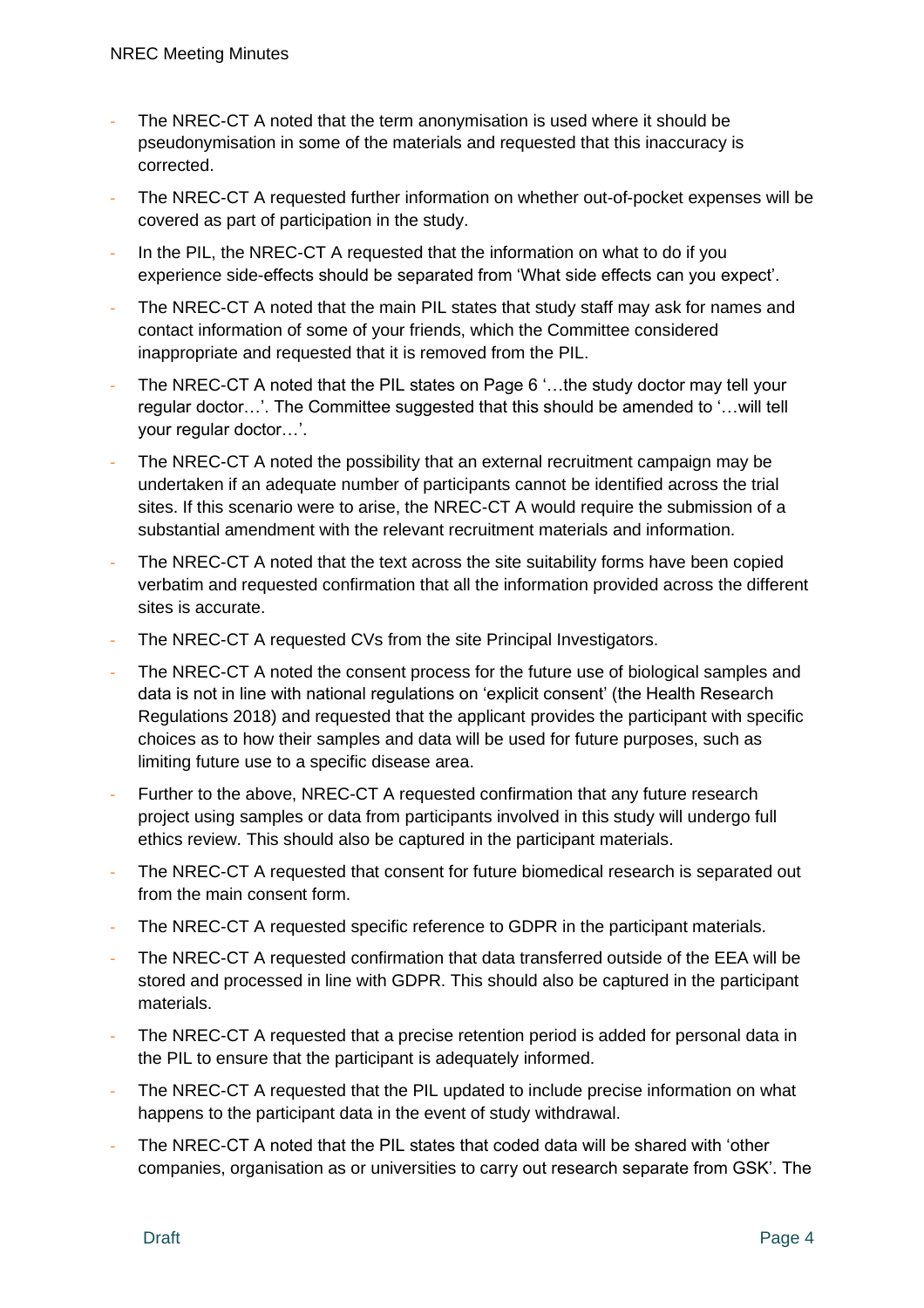Committee considered this too broad and requested that the specific organisations / institutions are identified in the PIL.

- The NREC-CT A requested that specific safeguards regarding the transfer of personal information are outlined in the PIL.
- The NREC-CT A requested justification for the retention of blood samples for 15 years. This should also be captured in the PIL.
- The NREC-CT A requested further information on the funding in place for this study and any additional information around financial disclosures.
- The NREC-CT A requested that information regarding the potential impacts on personal health insurance is further elucidated and given more prominence in the PIL. Specifically, the Committee requested a clear statement or where the liability lies in all instances.

### **21-NREC-CT-171**

- Principal Investigator: Dr Desmond Michael Murphy
- Study title: A 52-week, randomised, double-blind, placebo-controlled, parallel-group, multicentre study of the efficacy and safety of GSK3511294 adjunctive therapy in adult and adolescent participants with severe uncontrolled asthma with an eosinophilic phenotype

Lead institution: Cork University Hospital

- NREC-CT comments:
- The NREC-CT A noted that this application represents a 52-week, randomised, doubleblind, placebo-controlled, parallel-group, multi-centre study of the efficacy and safety of GSK3511294 adjunctive therapy in adult and adolescent participants with severe uncontrolled asthma with an eosinophilic phenotype.
- The NREC-CT A acknowledged that this application was presented in a clear and comprehensive way
- The NREC-CT A agreed that additional clarification was required in a number of areas to inform its deliberations and was not in a position to return a final ethics opinion.
	- NREC-CT Decision:
- Request for Further Information
	- Further Information Requested:
- The NREC-CT A NREC-CT A queried whether the number of 'in person' visits could be reduced in favour of remote or virtual visits outside of the provisions specified for COVIDrelated planning.
- The NREC-CT A requested a copy of the Data Monitoring Committee Charter.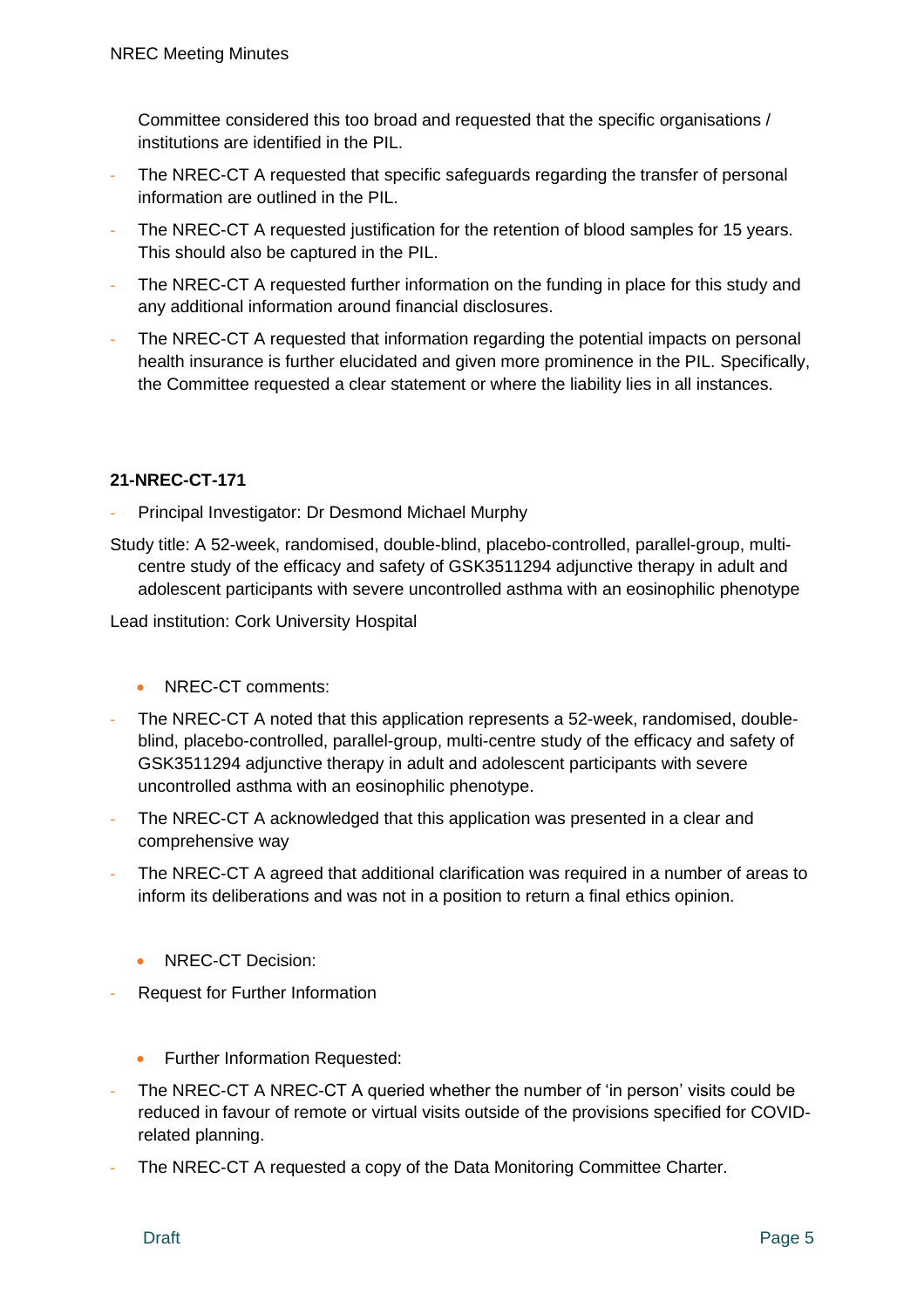- The NREC-CT A noted that 245ml of blood will be extracted from participants and requested further information on the volume of blood obtained from participants, in particular minors, at individual study visits.
- The NREC-CT A requested further information whether the OLE study is limited to those on the study drug or whether it will also be open to those on the placebo arm.
- The NREC-CT A noted that an assent form is available for the main PIL / ICF but requested that an assent form is also made available for the separate genetic and biomarker consent forms, and future biomedical research consent form.
- The NREC-CT A requested that all documents are thoroughly proof-read to correct a number of typos and inconsistencies across the participant materials.
- The NREC-CT A requested further information on the supports available for participants in the event they become distressed in completing the quality of life questionnaires. This information and potential risks should also be captured in the participant materials.
- The NREC-CT A requested that further information on expenses is captured in the PIL such as information on how payment will be made and whether the retention of receipts will be required.
- The NREC-CT A requested that the PIL is furnished with further information on the expected time requirements for participants for each of the study visits.
- Under Irish legislation, the age of consent for participation in a clinical trial is 16 years while consent for the processing of personal data for health research purposes is 18. The NREC-CT A noted some discrepancies in the documentation around the age of consent and suggested that consent for participation and consent for data processing are separated in the participant materials to reflect this.
- The NREC-CT A noted that the term anonymisation is used where it should be pseudonymisation in some of the materials, and requested that this inaccuracy is corrected.
- The NREC-CT A requested further information on whether out-of-pocket expenses will be covered as part of participation in the study.
- In the PIL, the NREC-CT A requested that the information on what to do if you experience side-effects should be separated from 'What side effects can you expect'.
- The NREC-CT A noted that the main PIL states that study staff may ask for names and contact information of some of your friends, which the Committee considered inappropriate and requested that it is removed from the PIL.
- The NREC-CT A noted that the PIL states on Page 6 '...the study doctor may tell your regular doctor…'. The Committee suggests that this should be amended to '…will tell your regular doctor…'.
- The NREC-CT A noted the possibility that an external recruitment campaign may be undertaken if an adequate number of participants cannot be identified across the trial sites. If this scenario were to arise, the NREC-CT A would require the submission of a substantial amendment with the relevant recruitment materials and information.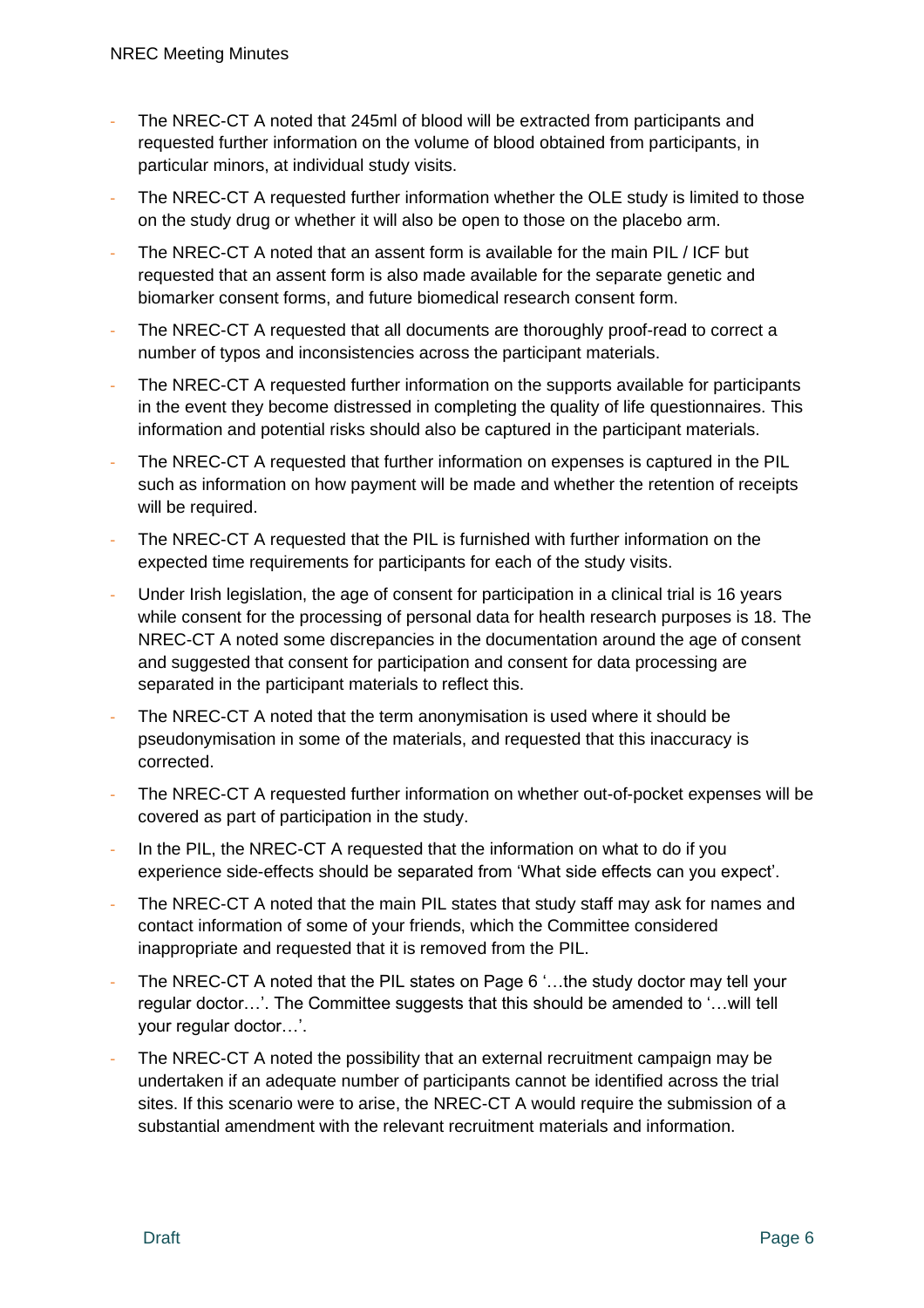- The NREC-CT A noted that the text across the site suitability forms have been copied verbatim and requested confirmation that all the information provided across the different sites is accurate.
- The NREC-CT A requested CVs from the site Principal Investigators.
- The NREC-CT A noted the consent process for the future use of biological samples and data is not in line with national regulations on 'explicit consent' (the Health Research Regulations 2018) and requested that the applicant provides the participant with specific choices as to how their samples and data will be used for future purposes, such as limiting future use to a specific disease area.
- Further to the above, NREC-CT A requested confirmation that any future research project using samples or data from participants involved in this study will undergo full ethics review. This should also be captured in the participant materials.
- The NREC-CT A requested that consent for future biomedical research is separated out from the main consent form.
- The NREC-CT A requested specific reference to GDPR in the participant materials.
- The NREC-CT A requested confirmation that data transferred outside of the EEA will be stored and processed in line with GDPR. This should also be captured in the participant materials.
- The NREC-CT A requested that a precise retention period is added for personal data is included in the PIL to ensure that the participant is adequately informed.
- The NREC-CT A requested that the PIL updated to include precise information on what happens to the participant data in the event of study withdrawal.
- The NREC-CT A noted that the PIL states that coded data will be shared with 'other companies, organisation as or universities to carry out research separate from GSK'. The Committee considered this too broad and requested that the specific organisations / institutions are identified in the PIL.
- The NREC-CT A requested that specific safeguards regarding the transfer of personal information are outlined in the PIL.
- The NREC-CT A requested justification for the retention of blood samples for 15 years. This should also be captured in the PIL.
- The NREC-CT A requested further information on the funding in place for this study and any additional information around financial disclosures.
- The NREC-CT A requested that information regarding the potential impacts on personal health insurance is further elucidated and given more prominence in the PIL. Specifically, the Committee requested a clear statement or where the liability lies in all instances.

## **21-NREC-CT-172**

Principal Investigator: Professor Janice Walshe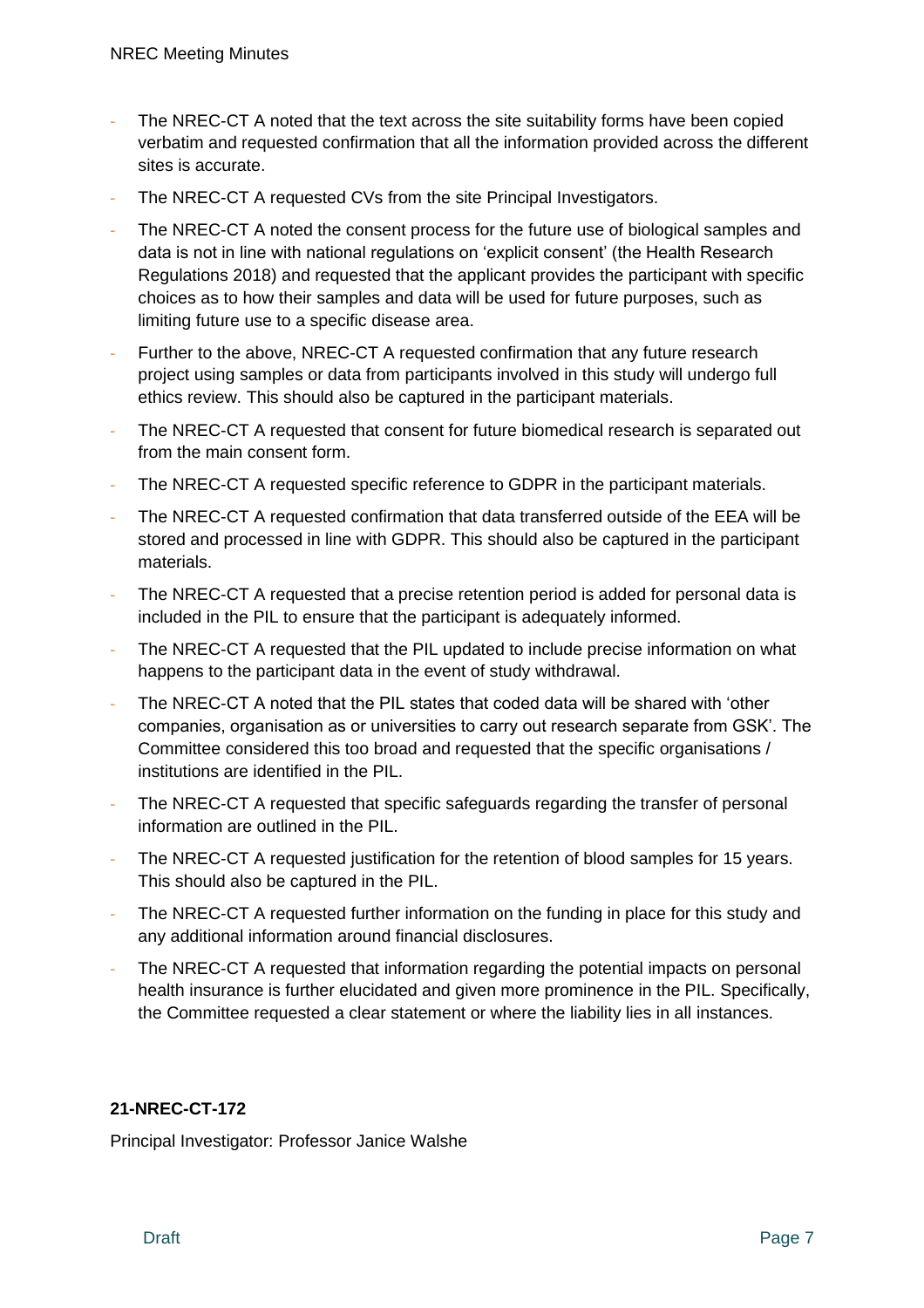Study title: EPIK-B5: A Phase III, randomized, double-blind, placebocontrolled study of alpelisib (BYL719) in combination with fulvestrant for men and postmenopausal women with HRpositive, HER2-negative advanced breast cancer with a PIK3CA mutation, who progressed on or after aromatase inhibitor and a CDK4/6 inhibitor

Lead institution: St Vincent's University Hospital

- NREC-CT comments:
- The NREC-CT A noted that this application represents a Phase III, randomized, doubleblind, placebocontrolled study of alpelisib (BYL719) in combination with fulvestrant for men and postmenopausal women with HRpositive, HER2-negative advanced breast cancer with a PIK3CA mutation, who progressed on or after aromatase inhibitor and a CDK4/6 inhibitor.
- The NREC-CT A spoke positively about the application despite additional documentation requirements.
- The NREC-CT A agreed that additional information was required to inform its deliberations, before a final ethics decision could be returned.
	- NREC-CT Decision:
- Request for Further Information
	- Further Information Requested:
- The NREC-CT A requested that a brief plain English executive summary of the salient points of the study is included at the beginning of the PIL, outlining the aim of the study.
- The NREC-CT A requested that the GP letter is updated to reflect the 6 participants across 3 sites in Ireland.
- The NREC-CT A requested further information on the trial experience of the site PIs at the sites other than the chief PI.
- The NREC-CT A noted the possibility that an external recruitment campaign may be undertaken if an adequate number of participants cannot be identified across the trial sites. If this scenario were to arise, the NREC-CT A would require the submission of a substantial amendment with the relevant recruitment materials and information.
- The NREC-CT A requested assurances that the vulnerability of this very seriously ill participant cohort is taken into account, and that participation in the trial is not 'oversold' to potential participants by the investigators during the recruitment phase, while recognising the individual's choice in how they wish to manage their therapy.
- The NREC-CT A noted that a recruitment brochure was included with the application and requested further confirmation that recruitment will not be through advertising.
- Although the applicant provided a letter related to data protection, the NREC-CT A considered this unacceptable for its purposes and required a completed DPIA with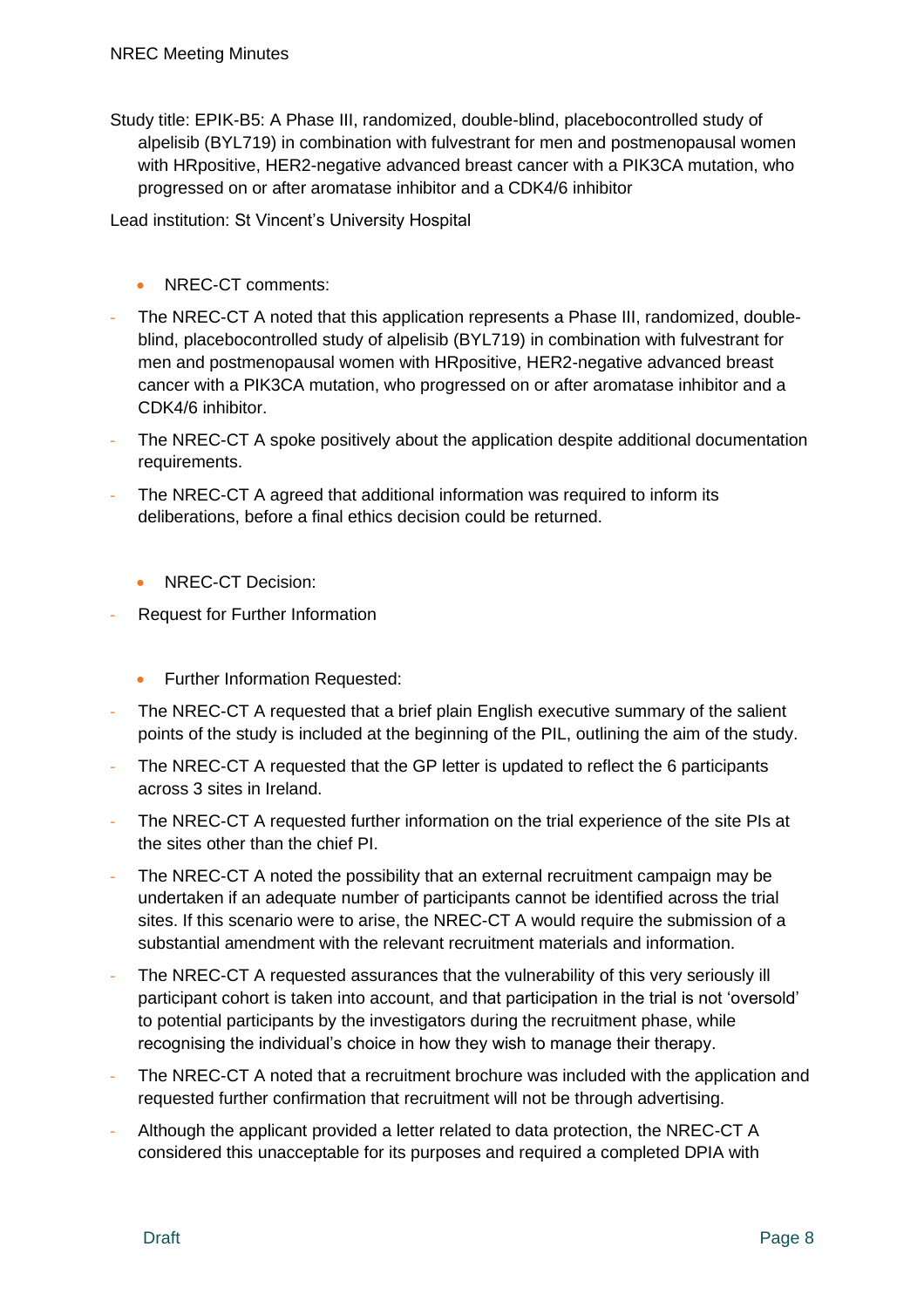evidence of DPO input as per NREC requirements. The NREC-CT A is not in a position to issue a final decision until this has been provided for review.

- The NREC-CT A requested further information on who will have access to identifiable participant information as part of this study.
- The NREC-CT A noted that samples will be held for 15 years and requested further justification for this retention period. Rationale for this sample retention period should also be included in the PIL.
- The NREC-CT A requested further information on the funding in place for this study and any additional information around financial disclosures.

#### **21-NREC-CT-173**

Principal Investigator: Dr Valerie Byrnes

Study title: A phase IIb, double-blind, randomised, placebo-controlled trial to evaluate the efficacy and tolerability of ZED1227 in celiac disease subjects experiencing symptoms despite gluten-free diet

Lead institution: University Hospital Galway

- NREC-CT comments:
- The NREC-CT A noted that this application represents A phase IIb, double-blind, randomised, placebo-controlled trial to evaluate the efficacy and tolerability of ZED1227 in celiac disease subjects experiencing symptoms despite gluten-free diet.
- The NREC-CT A spoke positively about a number of aspects of this study.
- The NREC-CT A agreed that additional information was required to inform its deliberations, before a final ethics decision could be returned.
	- NREC-CT Decision:
- Request for Further Information
	- Further Information Requested:
- The NREC-CT A considered that the information available on allocation concealment is limited and requested a more detailed description of the process in place, in particular how concealment will be ensured, including the packaging of the IMP and placebo.
- The NREC-CT A requested further information on this exclusion criterion at the end of an extensive screening period, specifically to understand the likely frequency at which a participant would surpass a VH/CrD ratio greater than 2 and the rationale behind it.
- The NREC-CT A noted that three conditions will be examined as part of the interim analysis. The NREC-CT A considered that the first condition is well explained, but the two others lacked detail. The Committee requested further information on these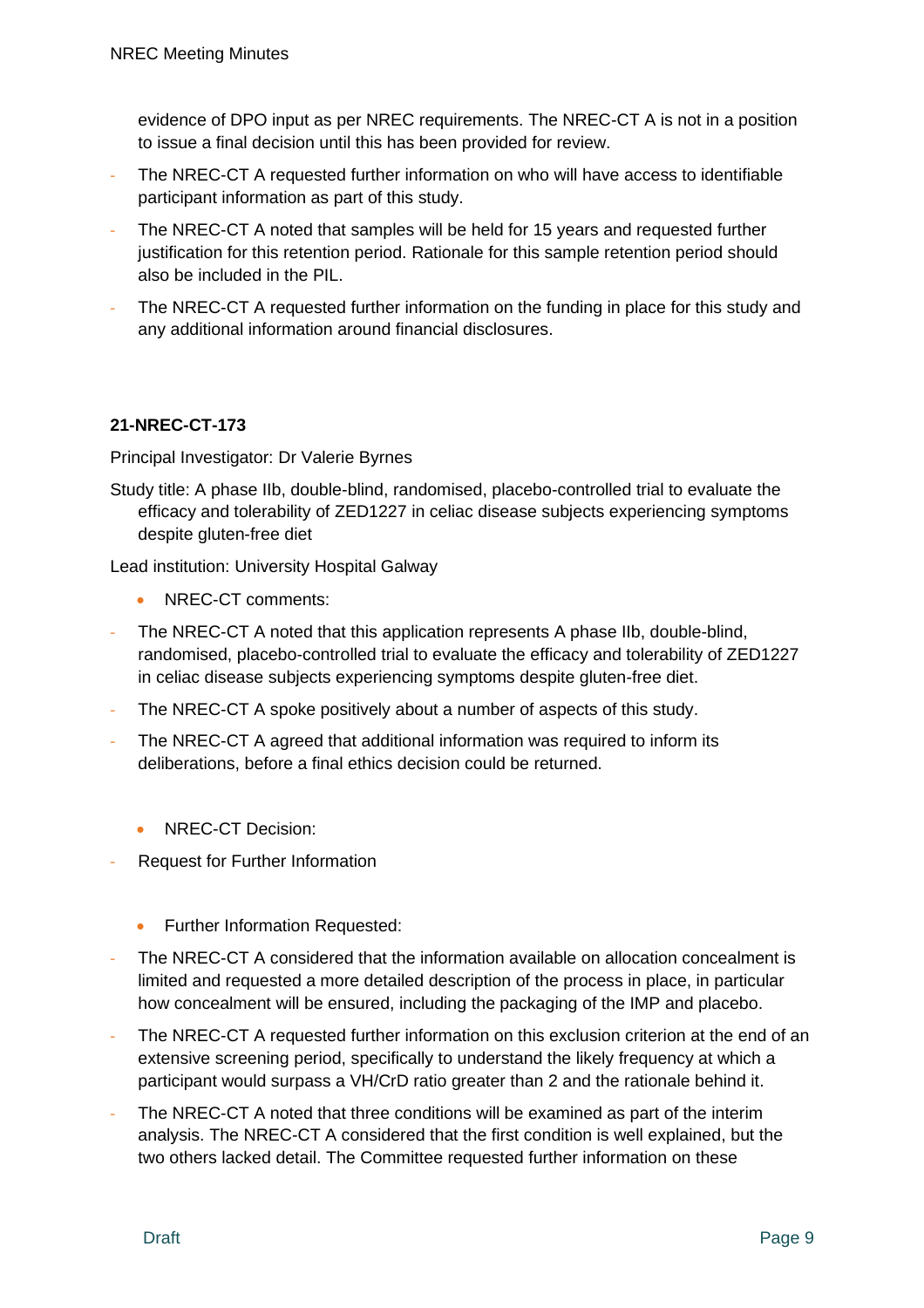conditions and their potential impact on the operating characteristics of the trial in terms of error-control.

- The NREC-CT A queried why the EQ5D is administered through paper form rather than electronic form?
- The NREC-CT A requested further information on the planned exclusion of those lacking decision-making capacity from the study.
- The NREC-CT A noted that many sections within the application form were not adequately completed e.g., Sections D2 and D7 and requested that the application form is adequately completed and resubmitted as part of the response to the Request for further information.
- The NREC-CT A requested that a brief plain English executive summary of the salient points of the study is included at the beginning of the PIL, outlining the aim of the study.
- The NREC-CT A noted that the participant diary is quite long and queried whether it could be reduced without impacting the trial aim?
- The NREC-CT A requested further information on the following points in relation to financial arrangements at hospital sites;
	- o How the 'per patient fee' will be broken down,
	- o Compensation for hospital resources such as endoscopes,
	- o Specific details on resources available for specific procedures related to the trial,
	- o Confirmation that the hospitals involved have agreed on the appropriate compensation.

#### **21-NREC-CT-174**

Principal Investigator: Dr Michelle Marie O'Shaughnessy

Study title: A Phase 3, Randomized, Double-blind, Placebo-controlled Study of Atrasentan in Patients with IgA Nephropathy at Risk of Progressive Loss of Renal Function (The ALIGN Study)

Lead Institution: Cork University Hospital

- NREC-CT comments:
- The NREC-CT A noted that this application represents a Phase 3, Randomized, Doubleblind, Placebo-controlled Study of Atrasentan in Patients with IgA Nephropathy at Risk of Progressive Loss of Renal Function (The ALIGN Study).
- The NREC-CT A commented that this was a well-written application and in particular. spoke positively about the approach to participant reimbursement.
- The NREC-CT A agreed that it was not in a position to return a final ethics opinion and that further information was required to inform its deliberations.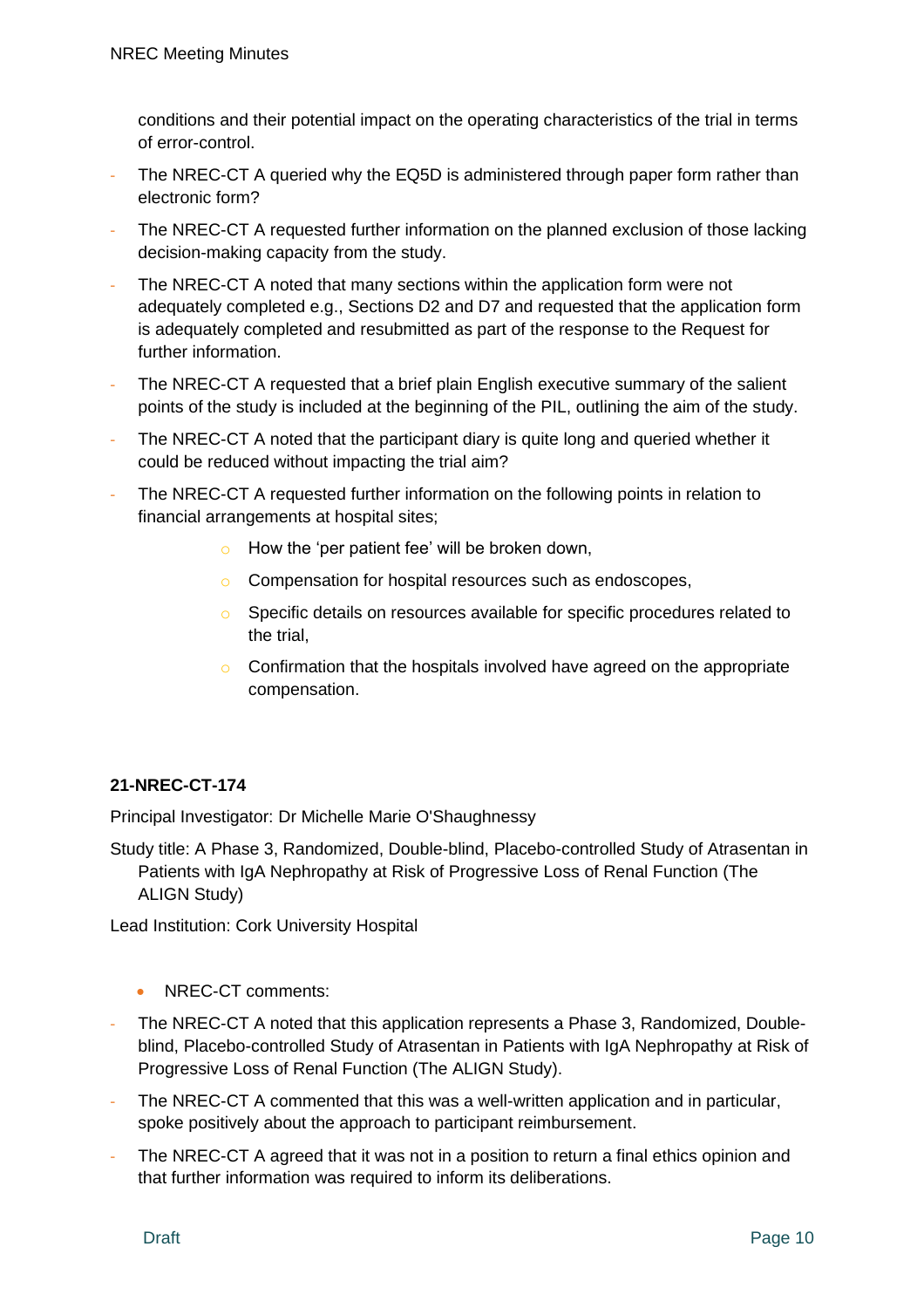- NREC-CT Decision:
- Request for Further Information
	- Further Information Requested:
- The NREC-CT A requested that a definition of 'independent' is provided in relation to the 'Independent Data Monitoring Committee'.
- The NREC-CT A requested further details on the Data Monitoring Committee (DMC). In particular will recommendations made from this committee be mandatory or advisory; to whom will it report and who has final decision-making authority if a dispute between the research team and the committee should arise?
- The NREC-CT A requested specifics as to the frequency of the DMC meetings
- The NREC-CT A sought clarification on why women of child-bearing age were not selected as a potential participant cohort in the application form.
- The NREC-CT A requested clarity on the intended number of participants in Ireland that will be recruited to the study.
- The NREC-CT A requested further information on how the recruitment brochure included in the application will be used.
- The NREC-CT A requested that a brief plain English executive summary of the salient points of the study is included at the beginning of the PIL, outlining the aim of the study and right not to participate.
- The NREC-CT A noted a number of typos and inconsistencies across the PIL and requested that all documents are thoroughly proof-read for accuracy.
- The NREC-CT A requested that the PIL includes the potential for currently unknown sideeffects that may arise over the duration of the trial.
- The NREC-CT A requested that the PIL is adapted to specify that participants can to speak to their GP about any medical problem that may be related to trial participation, as the current PIL seems to encourage participants to only talk to clinicians involved in the trial in the first instance when a medical issue arises.
- The NREC-CT A requested further information on the procedures in place if the participant cannot reach the investigator or a member of the research team by phone in the event of injury or harm.
- To improve readability, the NREC-CT A suggested that the frequency of side-effects is given as frequency (1 in xx) as well as percentages.
- The NREC-CT A requested confirmation that data transferred outside of the EEA will be stored and processed in line with GDPR. This confirmation should be included in the PIL with a list of jurisdictions where the data will be transferred to.
- The NREC-CT A requested that the data controller is clearly identified in the participant materials.